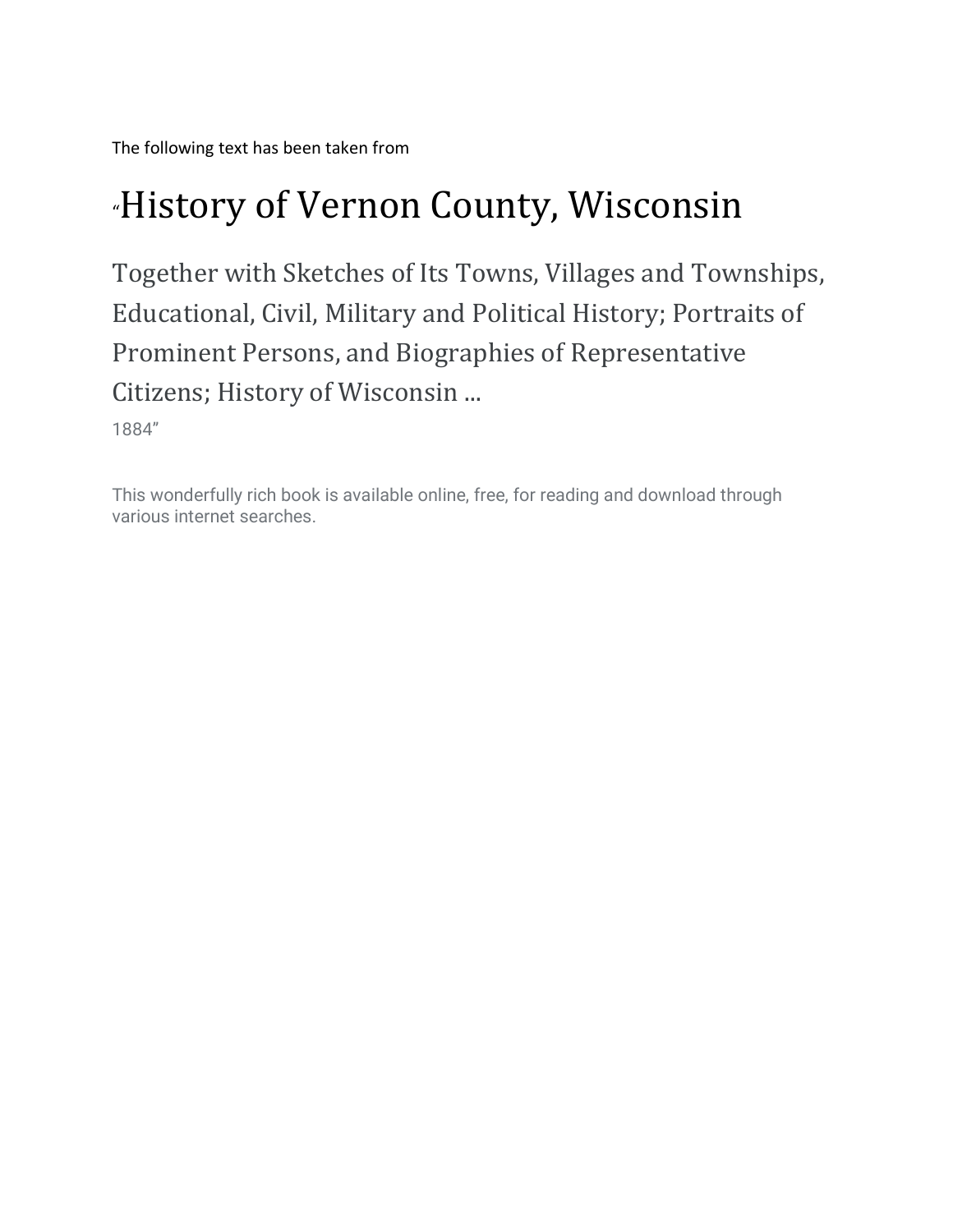## C HAPTER XLIX. THE TOWN OF WHEATLAND.

Wheatland is in the extreme southern part of Vernon county, with the Mississippi river for its boundary on the west, the town of Genoa on the north, the town of Sterling on the east and Crawford county on the south. It comprises parts of towns 11 and 12, ranges 6 and  $\overline{7}$  west, and contains about twenty-six sections. The only water course within this town is a small stream called Battle creek, which takes its rise on section 3, town 11, range 7, and flows into the Mississippi river from section 9, of the same town and range.

Not unlike the other towns of Vernon county, which border on the Mississippi river, there is a large amount of rough untillable land, a part of which is covered with heavy timer. The valleys are very productive and even the hillsides are not worthless, as they are utilized as pasture lands for sheep, which are quite extensively grown.

#### **SETTLEMENT**

Ira Stevens was the first man to settle in this town. He located at Victory, in January, 1849. Other pioneers are mentioned at length in the history of the villages of Victory and De Soto. At these two points was effected the first settlement in this town. The eastern portion of the town being settled at a much later date.

Aaron Cooley settled on section 18, in the autumn of 1854. On the breaking out of the Rebellion he enlisted in the Union army, though at the time he was upwards of sixty years of age. He was taken sick while in the service, received a furlough and succeeded in getting as near home as the residence of Davis Sumner, in this town, but being unable to proceed further, he there died. He was a drummer while in the service. His family continued to reside in the town for several years after his death, but finally all moved away except one son, Charles, who resides on section 17. Another son, Franklin, was a Congregational minister in Dakota, in 1883. Egbert Benedict settled at about the same time as did Cooley, on section 18, on land afterward owned by Robert Angel.

The following settlers were among the number who came in 1855; L.P. Miller, who located on section 17; Samuel Huntington, on section 12; Willard Fosdick, also a settler of section 12; a man named King made a claim on section 1, but the land was finally entered by another party. Jonathan Law also settled that year on section 31. This farm is now known as the Law place. Arvin and A. D. Chase settled on section 32, and J. T. Shaw on section 29.

Samuel Huntington came here with his family, then consisting of his wife and two children, one son and one daughter. In 1883 the family were all dead except the wife and mother, who moved to New York state.

Still others who came in 1855, were Moses Sanderson and his sons, Clark W. and Bridane. The sons settled on sections 5 and 8; but the father located in the town of Sterling. J. J. Tenney settled on section 8, where he still resided in 1884. Richard Morgan and family located on section 5, on lands entered by Elijah, Reuben and Stephen Powell, the previous year P Jay Miller settled in this town in November 1855. He was a native of New York. He married Julia, a daughter of James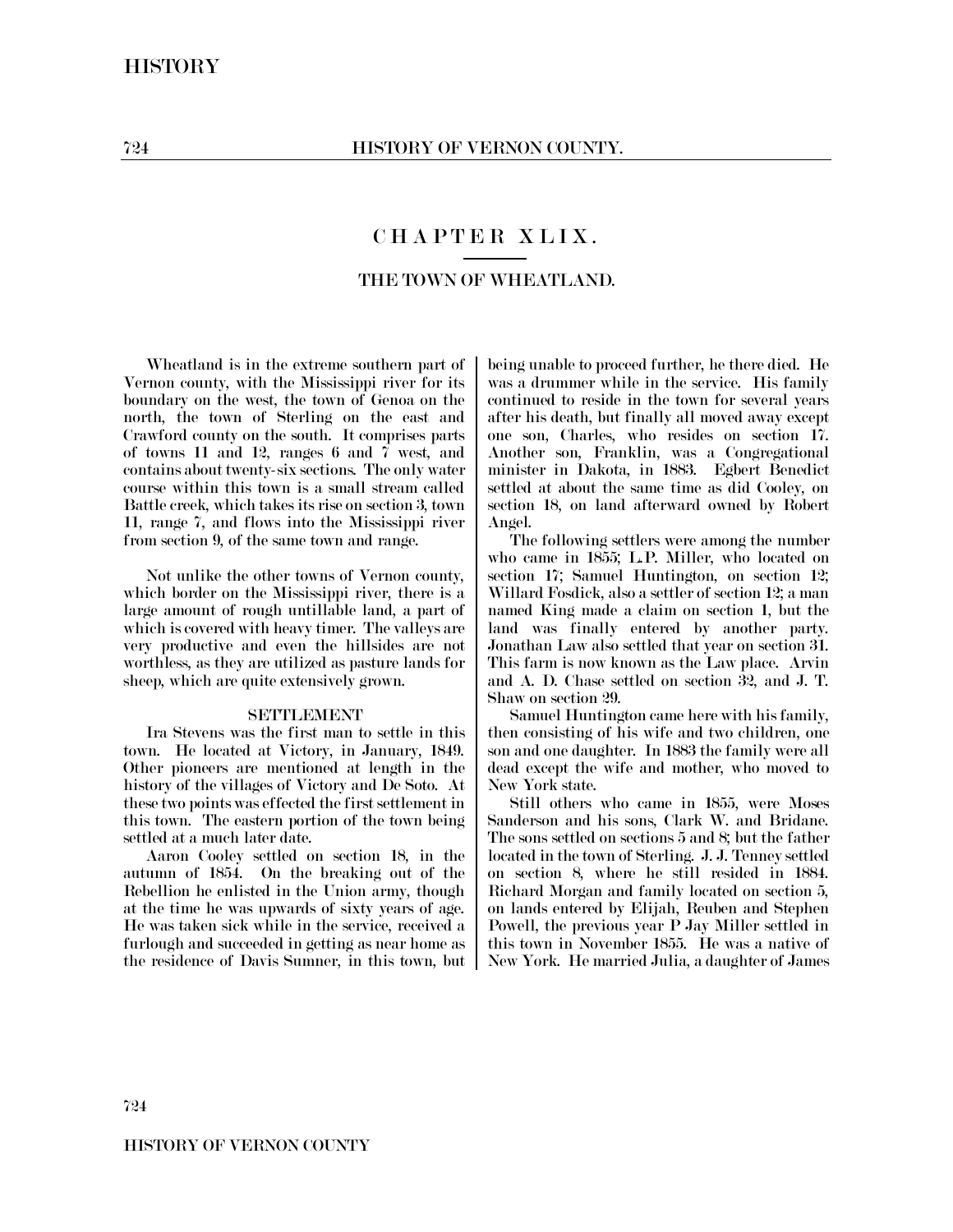Lawerence, of Crawford county, this State. In 1884 he lived on section 5, on land purchased of Samuel Morgan.

Peleg Coffin settled in the town of Freeman, Crawford Co., Wis., July 5, 1855. He was born at Yarmouth, Cape Cod, Mass., Nov. 20, 1795. He followed the life of a sailor for a number of years and afterwards learned the machinist's trade, which he pursued for some years. He was a soldier in the War of 1812. His wife, Zylpphine Crowell, was a native of Yarmouth, born Sept. 27, 1808. They had nine children, three of whom died in infancy. The six who lived to maturity are  $-\frac{1}{2}$ George, a resident of Dakota; William, a resident of Rockford, Ill., Mary, wife of Thomas Lawrence, born in Massachusetts, in 1841; Esther, wife of James H. Rogers, of Viroqua. Mr. Coffin died July 20, 1882. His wife died in 1875.

Thomas Lawrence, although a resident of Freeman, Crawford Co., Wis., was with his father, an early resident of Vernon county, owning a farm near Liberty Pole, which was first occupied by John McCulloch, the first settler of Vernon county. His father, James Lawrence, located at Liberty Pole July 5, 1851, and settled on the farm now owned by William Clawater. James Lawrence was born in Monmouthshire, England, in 1809. He emigrated to the United States in 1851, making his first settlement at Liberty Pole, where he remained until the spring of 1854, then removed with his family to the town of Freeman, Crawford county, being the first settler in the neighborhood, and where he resided until his death Aug. 23, 1883. In 1832 he was married to Mary Williams, who still survives him. Father Lawrence, as he was called, was a member of the Bible Christian Church in England. When he came to the United States he united with the Methodist Episcopal Church and remained a firm believer until his death being a member of these Churches for over fifty-five years. He was an earnest and sincere Christian and his memory will long be cherished and his name remain a prominent one in the pioneer history of Vernon and Crawford counties. His surviving children are – Thomas, Mary, wife of Nathan Coe, of Viroqua; Julia, wife of L. J. Miller, of the town of Wheatland; James W., Matthew E. and Jane E. They lost one child, a daughter Emma. Thomas, the eldest child, was born in England, in 1834. He resides in Freeman, Wis., at present, but was for several years a resident of De Soto. He kept the Bay State House in 1862-3 and a meat market from 1874 until 1877. His wife was Mary Coffin, a daughter of Peleg Coffin. She was a native of Massachusetts. They have three children – Ellen J., William and Allice Z. They lost their eldest daughter.

#### FIRST EVENTS.

The first birth in the town of Wheatland was that of Thomas D. Carlyle, son of Adam and C. L Carlyle, who was born Feb., 14, 1856.

The first death was Mrs. Frank Huntington, in the spring of 1855.

The first marriage was that of J. B. Wixcox to Maria Page some time during 1855.

The first house destroyed by fire in the town was one owned by V. H. Story in the village of De Soto in 1857.

#### ORGANIC.

The town of Wheatland was organized in 1857 and the first election held that year, at which the following officers were elected to fill the town offices:

Adam Carlyle, chairman; Joel Shaw and Hiram Furgeson, Supervisors; George G. Van Wagner, Clerk; William Furgeson, assessor; C. B. Stevens, treasurer; J. C. Kurtz, town school superintendent.

The officers for 1883 were: H. H. Morgan, chairman; A. Cole and Alexander Latshaw, supervisors; James H. Rogers, clerk; Richard M. McAuley, treasurer; Woodbridge Dyre, assessor.

#### RELIGIOUS SOCIETIES.

A society of the Congregational Church was formed in 1863, at the school house on section 33, in the town of Sterling; though most of its members were residents of the town of Wheatland. The first members were : Richard Morgan and wife, E. Cilley and wife, C. W. Sanderson and wife,